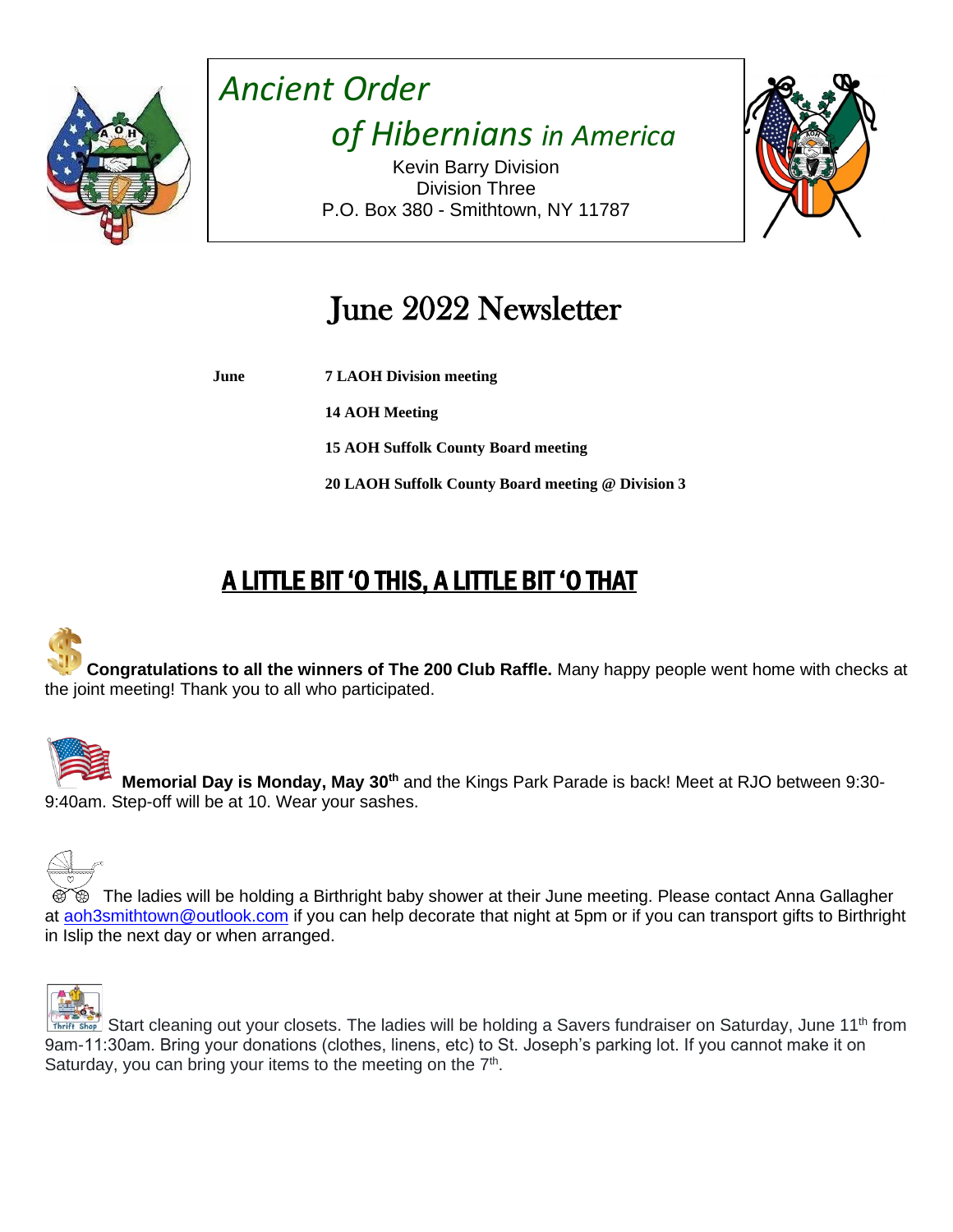

The LAOH Suffolk County Board will be holding a golf outing fundraiser on Thursday, June 9th at the Gullhaven Golf Course in Central Islip. Tee time is 1pm with dinner afterwards at Division 7 in East Islip. \$100 for the day, or if you don't play golf, dinner is \$60. RSVP to Madonna Nolty 914-318-4177 or [mnolty@yahoo.com](mailto:mnolty@yahoo.com) by May  $20<sup>th</sup>$ .

The first annual Inis Fada Fleadh (Long Island Irish Festival) will be held on Saturday, June 11<sup>th</sup> and Sunday, June 12<sup>th</sup> on the grounds of Our Lady of Mt. Carmel in Patchogue. For tickets and information go to [https//events.eventgroove.com/event/Insi-Fada-Fleadh-Long –Island-Irish-Festival-62007.](LAOH%20Suffolk%20County%20Calendar%20April%202022.docx) Gates open at noon.

 Irish history classes are back at the Kings Park library! Tom O'Reilly will be holding the classes at 1pm on June  $2^{nd}$ ,  $9^{th}$  and the 16<sup>th</sup>. Please call the library to make a reservation: (631) 360-2480



The Ducks baseball team will be recognizing the Irish on July 12<sup>th</sup>. There will be a pre-game barbecue at 5:05pm. Cost: \$40 and free parking. Call Pat Cremmins from LAOH Division 8/9 at 631-846-3106. Tickets are limited.



St. Joseph's Church will be holding its first family festival August 18<sup>th</sup> to the 21<sup>st</sup>. The Hibernians will be helping with the beverage area and much help is needed. There will be more information as the dates draw near.

## *Congratulations to…………*





Winners of the Smithtown Hibernian Scholarships: Thomas Lane who is a grandson of Bridie Lane and will be attending Binghamton University in the fall. And Rowan Stenson who is Mike and Nellie O'Neill's grandson; Rowan will be going to Williams College.

Caitlin McNulty for winning second place in the New York State's AOH scholarship; she will be attending Binghamton University in the fall.

Scholarship chair Mary Ramos thanks those who entered and the committee, including the late Nora Lynch and Sheila Geraci, who has moved to Florida.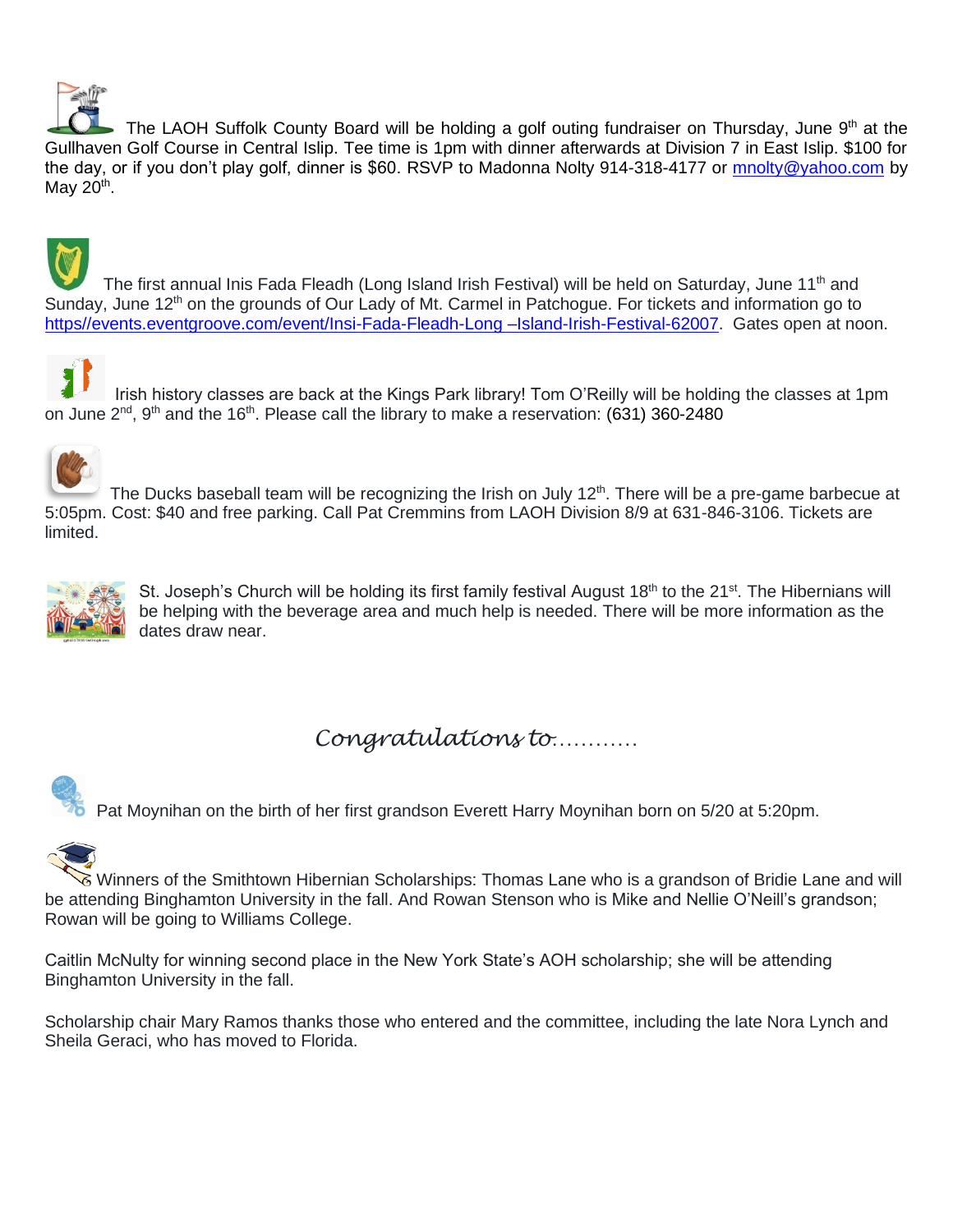Dues YOUR DUES ARE DUE! Your 2022 dues are due now. Feel free to pay at your meetings or you can mail your checks. Ladies, please send your \$30.00 check, **made payable to LAOH Div. 3**, to **Ruth Bedell.** Men, continue to send your \$30.00 check, **made payable AOH Div. 3**, to Rich Johnston. For their contact information email us at [aoh3smithtown@outlook.com.](mailto:aoh3smithtown@outlook.com)

**"Wear Your Sashes"** So, how many times have we heard this request in a Calling Post? What's that? Don't have a sash? No problem! If anyone is interested in purchasing a **sash** to wear for parades and other group events, please contact **Carol Clancy** at [aoh3smithtown@outlook.com](mailto:aoh3smithtown@outlook.com)

BREADINE Bring your pennies each month to the meeting so we'll have a generous donation at the end of the year for the **St. Francis Breadline**. As you sign in, you can leave them with Kara Flannery.



Know anybody who's looking to learn more about their Irish roots while building lifetime friendships in an amazing, active organization? Then introduce them to the Hibernians! Our division is looking to "up their numbers," so let's invite a friend to join. You can pick up an application at your next division meeting.

**T-Shirts!** One of the Ladies' fundraisers continues to be under way! Division 3 shirts are for sale. If you would like to buy one or two, contact **Anna Gallagher** at [aoh3smithtown@outlook.com](mailto:aoh3smithtown@outlook.com)

*To All Members*…if for any reason you change your telephone number, your address or email, please let me know so that you will receive the newsletter and get telephone messages when *Calling Post* needs to be activated. Please contact **Karilyn O'Brien** at: [aoh3smithtown@outlook.com](mailto:aoh3smithtown@outlook.com) with any changed information.

**ALSO** - In an effort to cut some of our costs with our newsletter, if you are able to receive your newsletter via email, please contact **Karilyn O'Brien** at [aoh3smithtown@outlook.com](mailto:aoh3smithtown@outlook.com) We are also looking for advertisers to subsidize some of our costs in mailing any hard copies. If you are interested in advertising, contact Tom Lamb at [aoh3smithtown@outlook.com](mailto:aoh3smithtown@outlook.com)

*If you have anything to add*….send your news, events and just about anything else you'd like to contribute to the newsletter to **Karilyn O'Brien** at [aoh3smithtown@outlook.com](mailto:aoh3smithtown@outlook.com) Be sure to send your information before the  $20<sup>th</sup>$  of the month to get it in the next edition.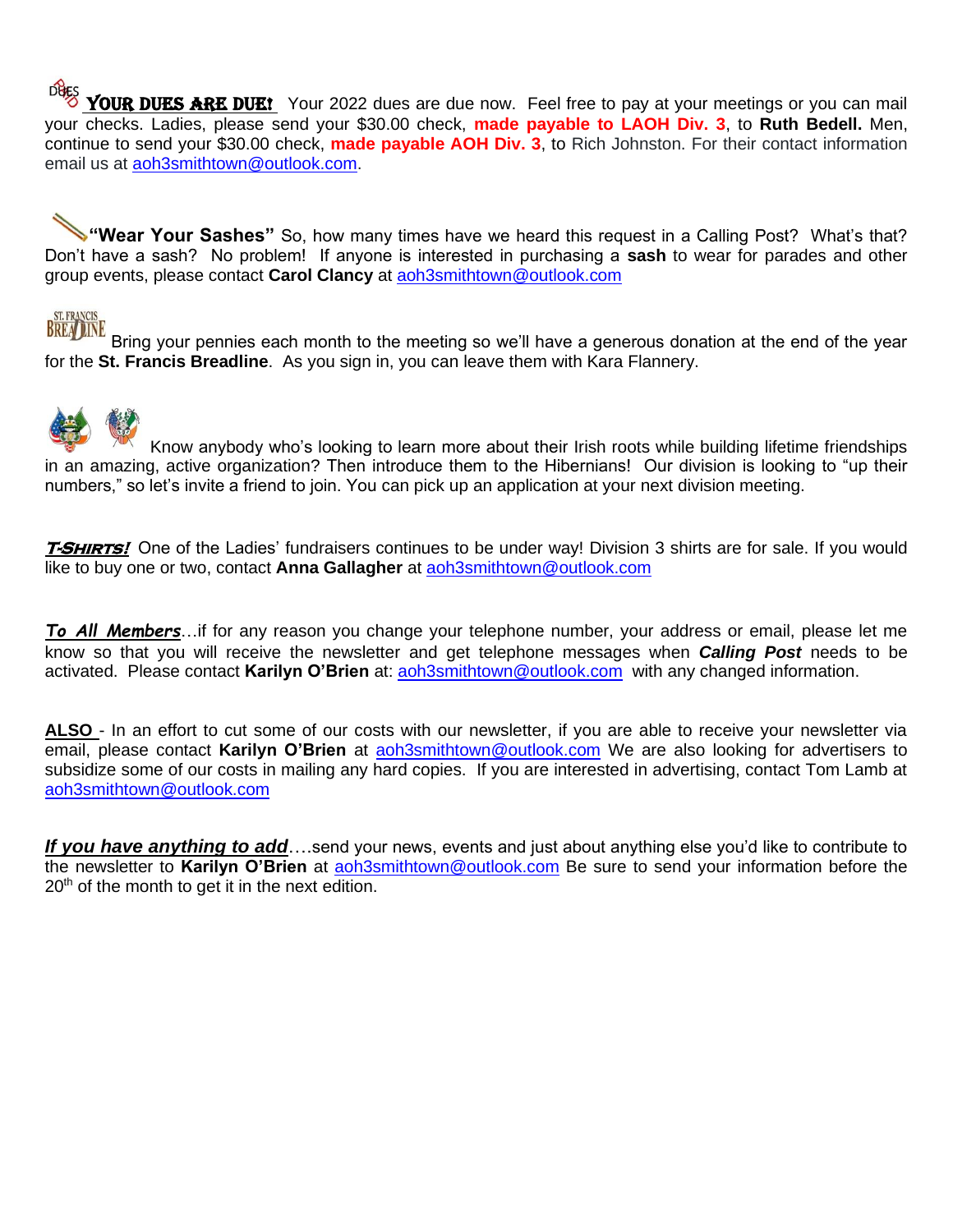

NEED SOME HELP? *Celtic Connections*, the networking arm of the Nassau/Suffolk AOH/LAOH offers a multitude of services from your fellow Hibernians. There are accountants, computer geeks, energy conservation specialists, lawyers. home inspectors, real estate agents, electricians and a variety of other specialties. If you need any kind of service, start your search by going to *thecelticconnections.com*. This is what BUY IRISH is all about. Membership in the organization is a mere \$50 a year and all of that goes back to the member's county and division. Spouses of members are eligible as well and need not be card carrying Hibernians. Any questions about Celtic Connections should be directed to Brian Clancy at [aoh3smithtown@outlook.com](mailto:aoh3smithtown@outlook.com)

*Did you know……….*

*Bloomsday on June 16th celebrates Irish writer James Joyce and the date of the setting of his novel Ulysses.*

*Litha is celebrated on the summer solstice at which time people celebrate the beginning of summer with bonfires and dancing.* 

#### *Please pray for the continuing comfort of the sick:*

*Fr. Thomas Tassone, Deacon John, Noel Carey, Bob Creighton, Josephine Butler, Ken Clancy, Jane Tuohy & Phil Connick*



*Please pray for the repose of the souls of the deceased:*

> *Nora Lynch Mary Lamb*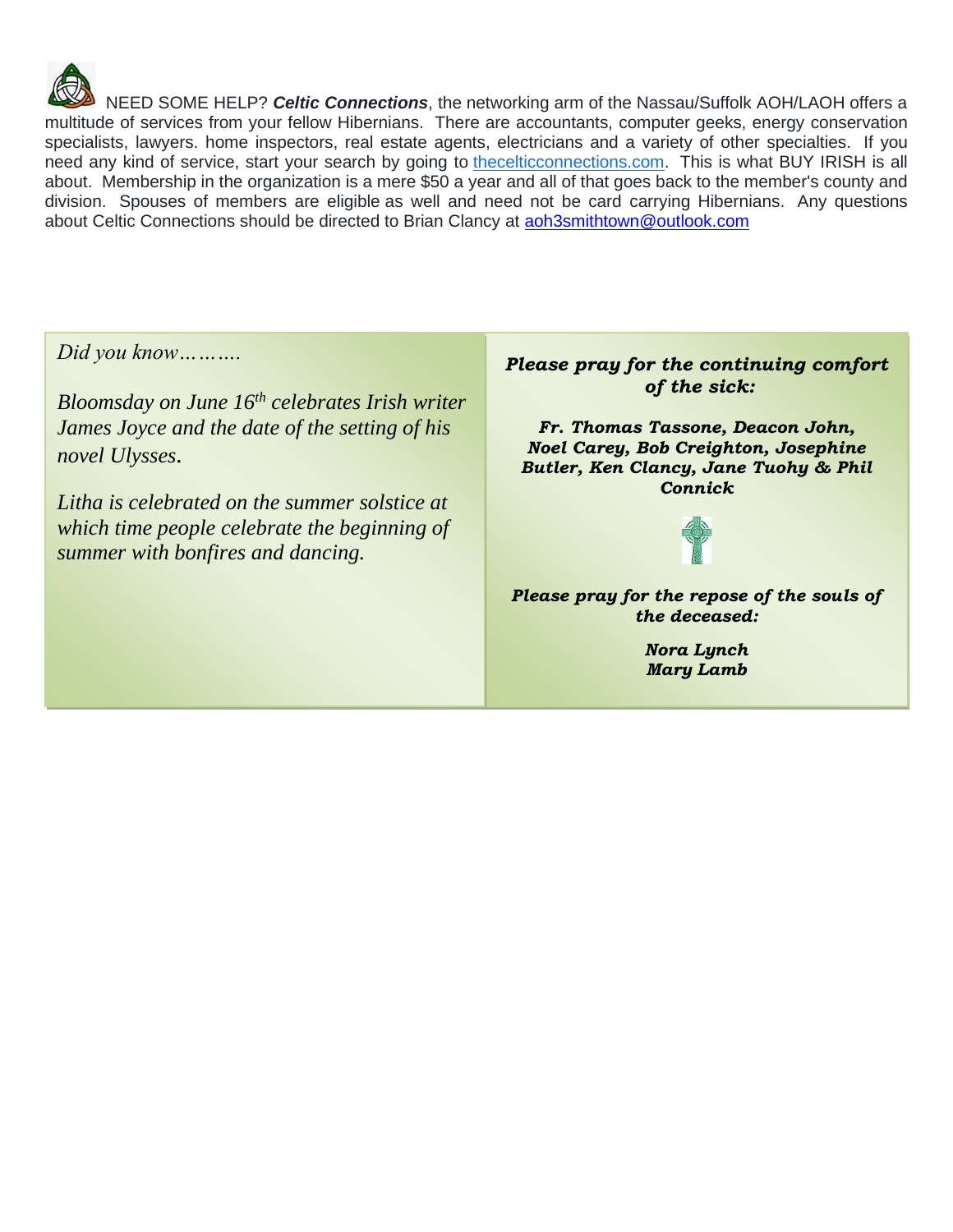#### *Irish History from Tom O'Reilly*

### **Sinn Féin Wins Big in Northern Ireland Elections** *Let the hard work of shared governance begin.*

**Sinn Féin** won a majority of votes in the recent elections, enabling them to form a shared government with the Democratic Unionists. The post of First Minister will go to **Sinn Féin** and the Post of Second Minister will be The Democratic Unionists. This is the first victory election of this magnitude for Catholics Nationalists in 100 years. Fifty five percent of the **Sinn Féin winners are women.** The Irish and the U. K. signatories to the Good Friday Agreement in 1998 immediately weighted in with their encouragement. Also, let's not forget the role played by Irish Americans and U.S. Senator George Mitchell, et. al. The new government will tackle **ALL** the problems of governance in society, as they work to a better tomorrow for **ALL** their people.

> An Old Irish Blessing: *May the road rise up to meet you. May the wind be always at your back. May the sun shine warm upon your face; the rains fall soft upon your fields and until we meet again, may God hold you in the palm of His hand.*